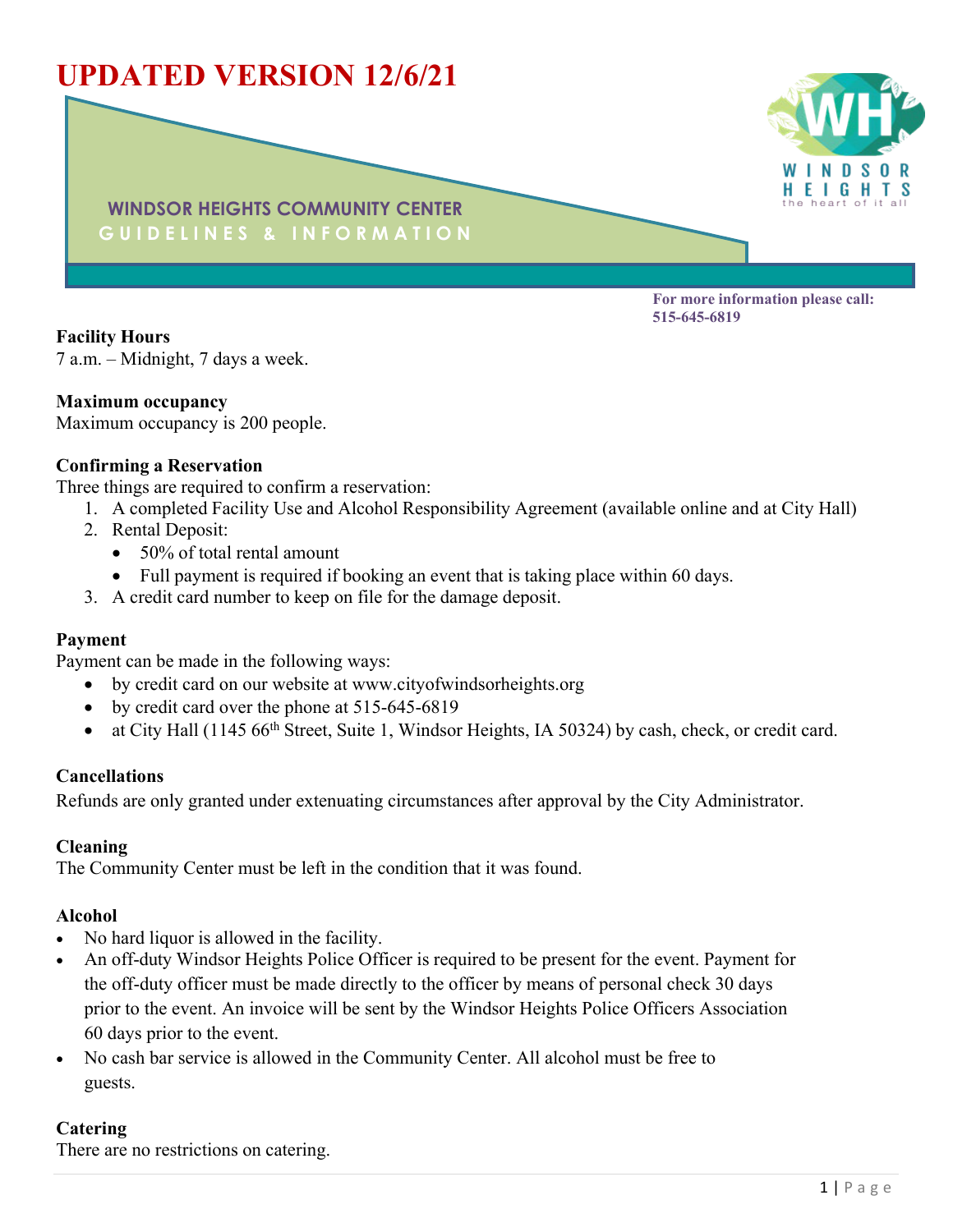# **A/V Equipment**

The following equipment is available in the space: a projector and screen, wireless microphones, an auxiliary port, and HDMI and VGA cords.

## **Waiver of Fees for Community Events**

Fees may be waived by the Windsor Heights City Council for events in the Community Center on a special case basis for non-profit organizations. This is at the sole discretion of the Council; no fee waivers will be approved by city staff. Please coordinate these requests with city staff 30 days prior to the rental date.

# **Minimum Rental Times**

Full day on Saturdays; 2 hours on all other days.

# **Furniture included with rental**

- $20 72$ " round tables
- $\bullet$  200 chairs
- If it is in the facility, it is available to use.

# **Overnight Storage**

No overnight storage of equipment or personal items will be allowed, except for rentals booked Friday evening to Saturday. Any items left in the facility will be disposed of.

# **Kitchen Information**

There are two kitchens in the facility. A catering kitchen and a concession kitchen. Both are available for use if you rent the full space. Only the catering kitchen is available when renting the 2/3 space. Only the concession kitchen is available when renting the 1/3 space.

## **Decoration Guidelines**

Time needed to set up and take down decorations must be included in the rental fee.

- All decorations must be completely taken down at the end of the rental period.
- We encourage renters to use command hooks and 3M strips
- The following are prohibited
	- o Tape
	- o Thumbtacks
	- o Nails
	- o Open flames (unenclosed table candles)
	- o Rice
	- o Fog machines
	- o Fireworks
	- o Glitter
	- o Confetti
	- o Silly string

## **Pavilion**

The city offers the pavilion on the southwest side of Colby Park for rent. There are electrical outlets and lights within the pavilion, but no AV system. The same guidelines and policies for the Community Center apply to the pavilion.